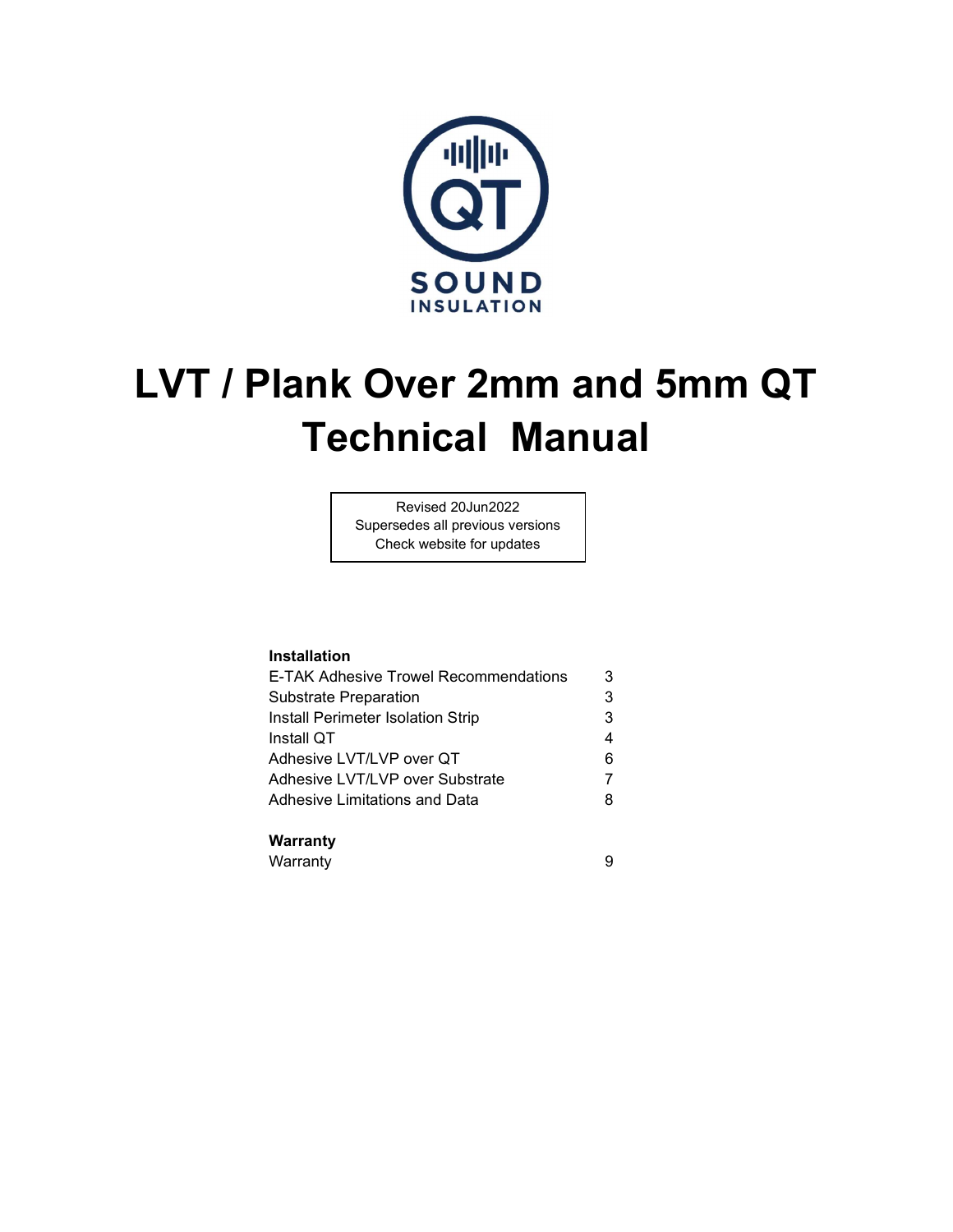

| 2mm and 5mm QT E-Tak 99 Adhesive Coverage Rate Calculator                                                                                                                                                     |                                                                                                             |                                                               |                                                                   |                                 |
|---------------------------------------------------------------------------------------------------------------------------------------------------------------------------------------------------------------|-------------------------------------------------------------------------------------------------------------|---------------------------------------------------------------|-------------------------------------------------------------------|---------------------------------|
|                                                                                                                                                                                                               | <b>Trowel Size</b>                                                                                          |                                                               | <b>Coverage Rate</b><br><b>Over Standard</b><br><b>Substrates</b> | <b>Coverage Rate</b><br>Over QT |
| 2mm<br>QT                                                                                                                                                                                                     | <u> Linda a Carl III a chuid ann an t-</u><br>1/32" x 1/16" x 1/32"<br>$(1 \times 1.5 \times 1 \text{ mm})$ | Use to secure 2mm QT to<br>substrate and LVT/LVP to<br>2mm QT | 150 to 200<br>sq. ft./gal                                         | $85$ sq. ft./gal                |
| 5mm<br>QT                                                                                                                                                                                                     | 1/16" x 1/16" x 1/16"<br>$(1.5 \times 1.5 \times 1.5 \text{ mm})$                                           | Use to secure 5mm QT to<br>substrate and LVT/LVP to<br>5mm QT | 100 to 125<br>sq. ft./gal                                         | 70 sq. ft./gal                  |
| Coverage rates shown here are for estimating purposes only. Actual jobsite coverage may vary according<br>by application method, substrate, substrate conditions, trowel angle, and actual thickness applied. |                                                                                                             |                                                               |                                                                   |                                 |

IMPORTANT: Areas to receive flooring must be weather tight and maintained at a minimum uniform temperature of 65˚ F (18˚ C) for 48 hours prior to, during, and after installation. Failure to comply could result in flooring failure.

#### NOTE: Bond tests are recommended.

Step 1: Concrete substrate shall be prepared according to ASTM F710 standards. This standard calls for complete removal of all extraneous materials that may affect the adhesive bond. These materials include, but are not limited to, dust, paint, wax, solvents, adhesive residue, curing & hardening compounds, and sealers. If any of these are present, they must be removed prior to installation of flooring materials. Keep in mind that they should be removed mechanically without the use of chemicals, which could also act as a bond breaker for the adhesive.

 The concrete should be given a sufficient amount of time to dry, naturally, before the application of adhesives. The moisture content should always be tested using the ASTM F-2170 testing for relative humidity. Relative humidity should result in a level of 80% or lower with diminishing results. If levels exceed these parameters, then the installation should not proceed until the situation has been corrected.

 In the event that a moisture mitigation system is required, it must conform to the ASTM F3010 Standard Practice for Two-Component Resin Based Membrane Forming Moisture Mitigation Systems for use Under Resilient Floor Coverings.

 NOTE: When using Mapei patching materials, Mapei's Primer T must be used over the surface of the patch before applying adhesive in Step 2 below. Failure to use primer may result in cohesive failure of the patching materials. Primer dilution shall be 2 parts water : 1 part primer.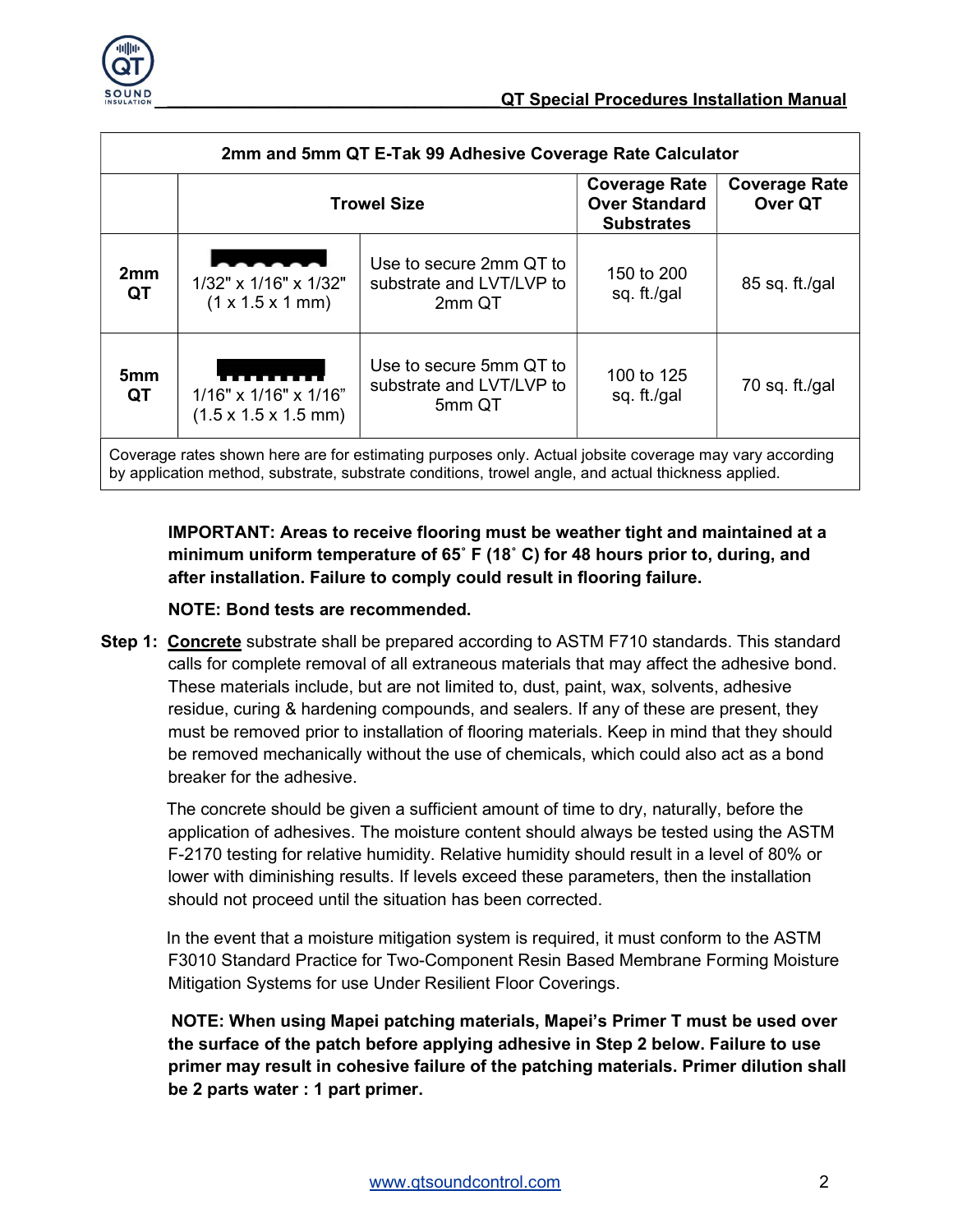

### QT Special Procedures Installation Manual

Step 1: Gypsum substrates shall be prepared according to the ASTM F 2419 standards. This standard covers the practice of installation and preparation of the thick poured gypsum concrete underlayments over wood structural panel subfloors in commercial structures, or over concrete floors in commercial structures and preparation of the surface prior to the installation of resilient flooring.

### NOTE: Per the ASTM C472 standard, the gypsum substrate shall have a compressive strength of 3000 psi or greater, and a density of 105 pcf.

Before installation of resilient flooring, gypsum must be primed with Mapei's Primer T at a dilution rate of 2 parts water : 1 part primer.

It is crucial that primer is allowed to penetrate deep into the pores of the gypsum. It may be necessary to apply multiple coats.

Drying time of gypsum shall be determined using the ASTM F2419 standards, which reference the ASTM C472 and ASTM D4263 standards for moisture content.

It is important for the gypsum substrate to be free of imperfections and that it be level to the equivalent of 3/16" in 10'. If substrate is damaged, it must be flash patched before installation of the resilient floor covering.

Flash patching can be completed using one of Mapei's approved patches or self-leveling materials. Please contact Mapei Technical Support for assistance.

**Step 1: Wood** subfloors should be double construction, rigid, and free from movement.

Wood subfloors (when installed with grouted floor coverings like tile) must be prepared according to ANSI L/360 standards, as required by the floor covering manufacturer.

NOTE: Particleboard, often called "chipboard," OSB, masonite, and luan are not suitable underlayments.

**Step 2:** Day 1: It is essential to install the Perimeter Isolation Strip before placing and trimming QT!

> Attach the Perimeter Isolation Strip to the perimeter wall of the entire subfloor, as well as around the perimeter of any protrusions, in order to isolate or break the vibration transmission path between the floor and the wall (see diagram #1).





Diagram #2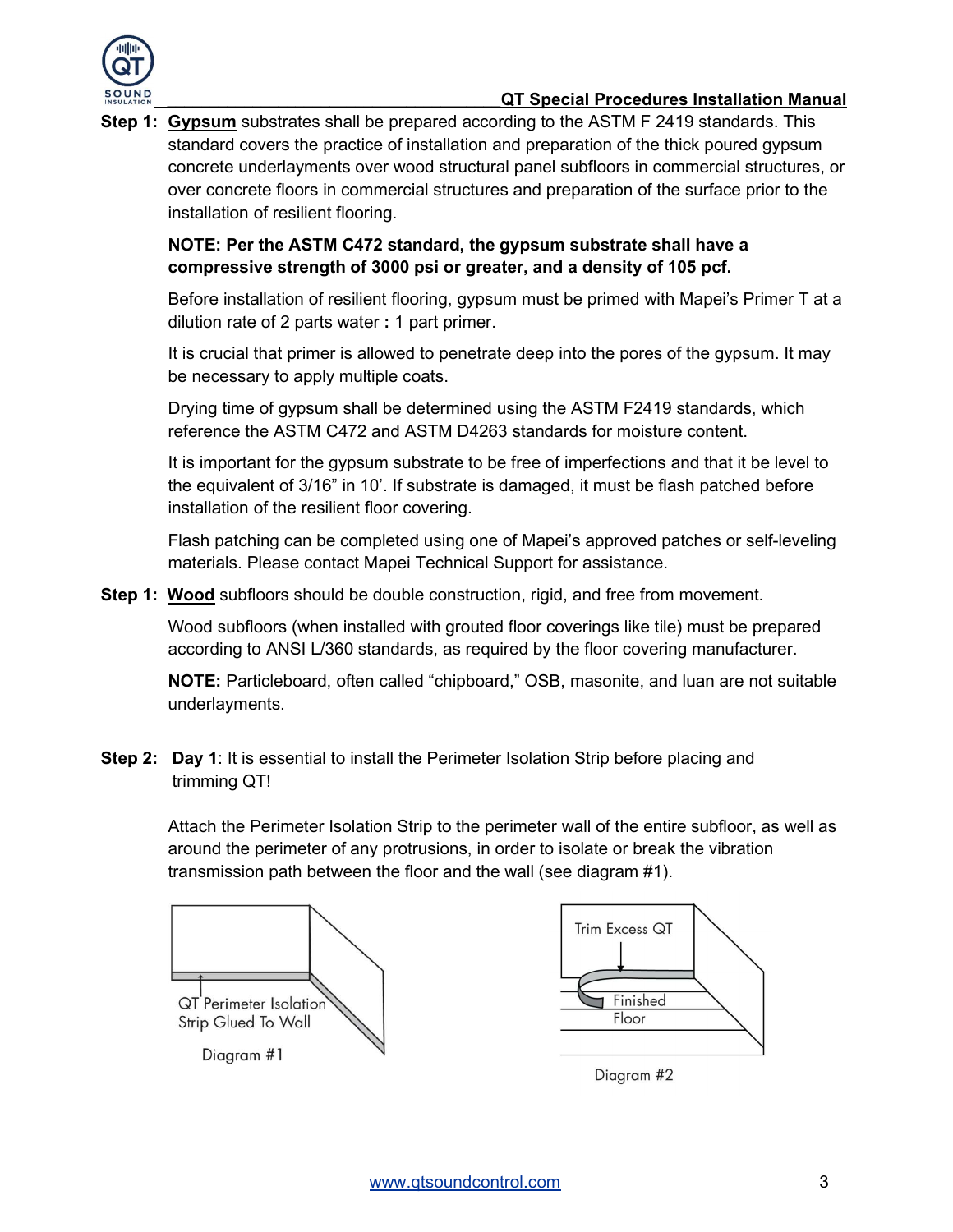

Temporarily tape the Perimeter Isolation Strip on wall with tape. It will be trimmed flush with the finished floor. (See diagram #2)

Assume the walls you are butting up against are not square. Using a chalk line, create a starting point for an edge of the material to follow.

Remove the shrink-wrap and unroll the QT. Shaking material to relax.

Place the QTscu material to be perpendicular to the installation direction of the topping material (see diagram #3).



Diagram #3

Adhere QT with the following trowel:

2MM QT – 1/32" x 1/16" x 1/32" trowel using the required E-Tak 99 5MM QT – 1/16" square notch trowel using the required E-Tak 99

Lay the QT into adhesive bed and roll floor

Use a 35 lb. roller for 2MM QT and a 75-100 lb. roller for 5mm QT.

Allow adhesive to cure for 24 hours before proceeding with Day 2.

Day 2: Apply LVT/LVP over QT using trowel size below:

- 2MM QT 1/32" x 1/16" x 1/32" trowel using the required E-Tak 99 adhesive. Coverage rate approximately 85 sq ft/gal.
- 5MM QT 1/16" square notch trowel using the required E-Tak 99 adhesive. Coverage rate approximately 70 sq ft/gal.

Follow adhesive application instructions to ensure a successful installation. Ecore cannot be held liable for improper installation techniques.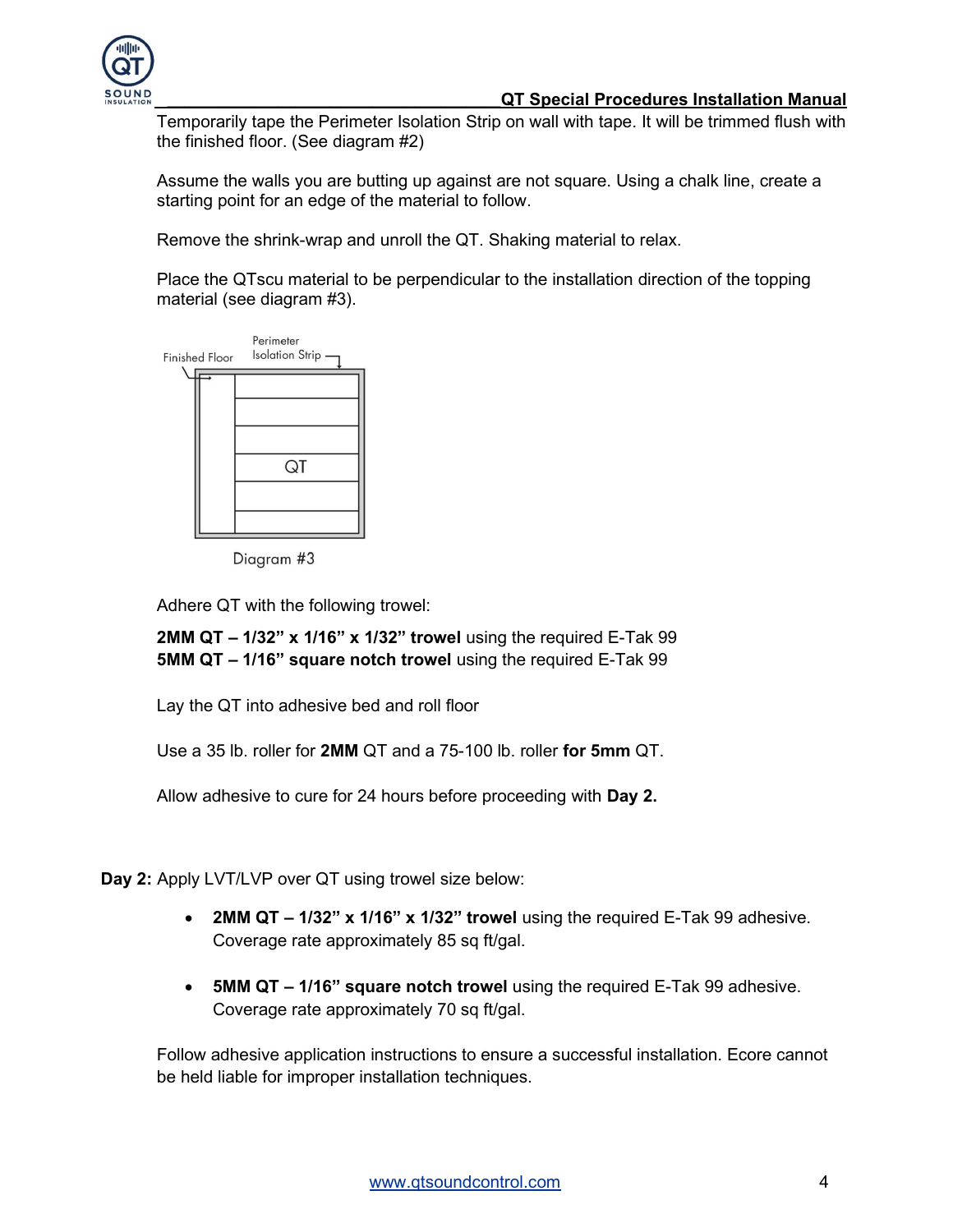

#### QT Special Procedures Installation Manual

Areas to receive flooring must be weather tight and maintained at a minimum uniform temperature of 65˚ F (18˚ C) for 48 hours prior to, during, and after installation. Failure to comply could result in flooring failure.

NOTE: Adhesive coverages listed are for estimating purposes only. Actual jobsite coverage may vary.

NOTE: Bond tests are recommended.

- 1. Apply E-Tak 99 to QT surface using trowel required for each thickness:
	- 2MM QT Apply LVT/LVP using a  $1/32$ " x  $1/16$ " x  $1/32$ " trowel using the required E-Tak 99 adhesive. Coverage rate approximately 85 sq ft/gal.
	- 5MM QT Apply LVT/LVP using a  $1/16$ " square notch trowel using the required E-Tak 99 adhesive. (Coverage rate approx. 70 sq ft/gal.)
- 2. Work in small sections to install into adhesive bed within the specified \*\*working time.
- 3. Allow adhesive to flash\*, approximately 30-45 minutes over 2mm QT, and approximately 25 – 30 minutes over 5mm QT. (See next page)
- 4. Lay planks into the adhesive bed. Work off of the planks to eliminate excess movement.
- 5. After completing each section within arm's reach, roll the planks with 100 lb. roller.
- 6. NO foot traffic for a minimum of 48 hours after installation and 72 hours before returning furniture to the surface and light rolling loads.
- 7. **IMPORTANT** Chair mats and floor protection are required. Ecore cannot be held liable for failure to protect flooring surface.

\* Flash Time: The waiting time required before installing flooring.

\*\*Working Time: The window of time for the adhesive to accept flooring.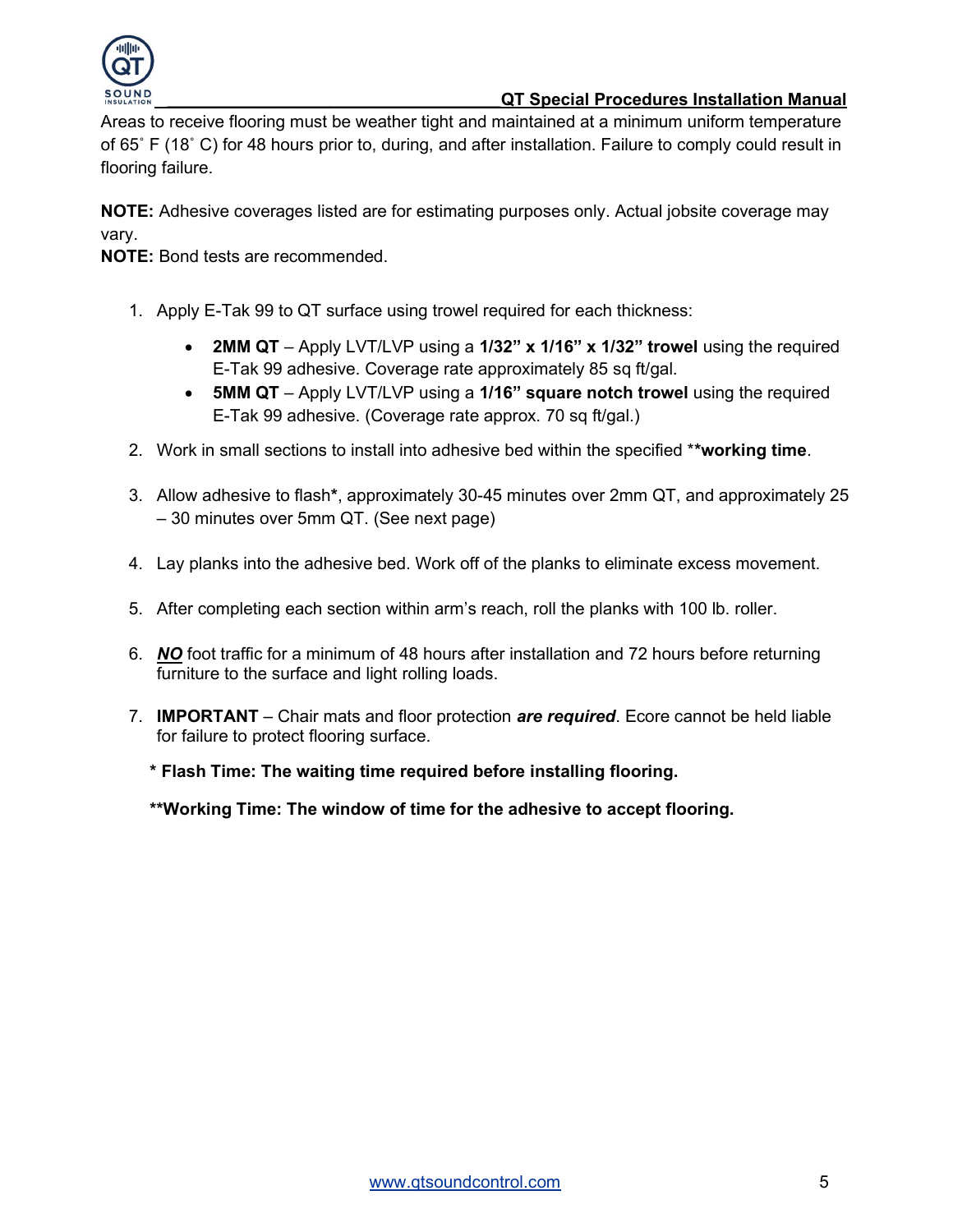

## ADHESIVE INSTALLATION: ADHERING QT ONTO STANDARD SUBSTRATES FOLLOWED BY LVT/LVP ONTO QT

## E-Tak 99

Premium High-Performance Adhesive for QT Sound Underlayment, Luxury Vinyl Tile and Plank

## **DESCRIPTION**

E-Tak 99 is a high performance, wet-set adhesive designed for use with QT sound underlayment, LVT and Plank.

| <b>Application Characteristics over Porous Substrates</b> |                       |  |
|-----------------------------------------------------------|-----------------------|--|
| <b>Flash Time *</b>                                       | <b>Working Time *</b> |  |
| 20 minutes or semi-wet                                    | 45 minutes            |  |
|                                                           |                       |  |

Application Characteristics over Nonporous Substrates – Burnished / non**porous concrete requires use of Diambrush™ 100 grit prior to application.** Flash Time \* Working Time \*\*

| Permanent bonding (Rubber) | 20 minutes or semi-wet | minutes |
|----------------------------|------------------------|---------|
|                            |                        |         |

| <b>Application Characteristics over QT</b>                                      |                     |                        |
|---------------------------------------------------------------------------------|---------------------|------------------------|
|                                                                                 | <b>Flash Time *</b> | <b>Working Time **</b> |
| Permanent bonding (LVT/LVP)<br>over 5mm QT using a 1/16"<br>square notch trowel | $30 - 45$ minutes   | $2 - 4$ hours          |
| Permanent bonding (LVT/LVP)<br>over 2mm QT using a<br>1/32"x1/16"x1/32" trowel  | $25 - 30$ minutes   | $2 - 4$ hours          |

\* Flash Time: The waiting time required before installing flooring.

\*\*Working Time: The window of time for the adhesive to accept flooring.

Note: Flash and working times may vary based on temperature, humidity, substrate porosity, trowel size and jobsite conditions.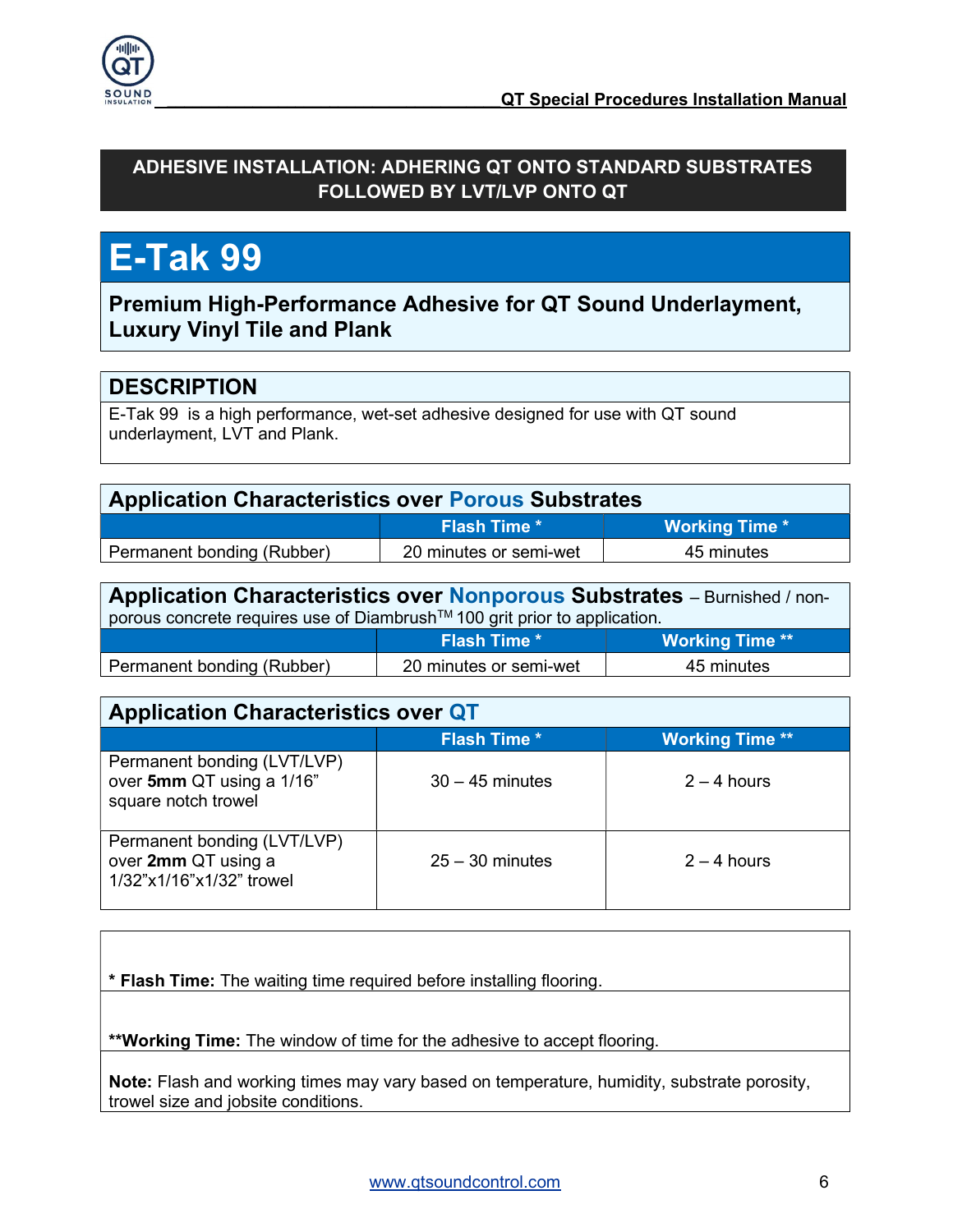

## ADHESIVE INSTALLATION of LVT/LVP ONTO STANDARD SUBSTRATES

## E-Tak 99

## Premium High Performance Adhesive for Luxury Vinyl Tile and Plank

## **DESCRIPTION**

E-Tak 99 is suitable for installation of Luxury Vinyl Tile and Plank over other approved substrates. For installation involving QT in conjunction with LVT/LVP, please refer to previous page's instructions.

| <b>Application Characteristics over Porous Substrates</b>                    |                     |                       |
|------------------------------------------------------------------------------|---------------------|-----------------------|
|                                                                              | <b>Flash Time *</b> | <b>Working Time *</b> |
| Permanent bonding (LVT/LVP)<br>Use manufacturer's<br>recommended trowel size | $30 - 45$ minutes   | $2 - 4$ hours         |

| Application Characteristics over Nonporous Substrates - Burnished / non-<br>porous concrete requires use of Diambrush™ 100 grit prior to application. |                                     |                        |
|-------------------------------------------------------------------------------------------------------------------------------------------------------|-------------------------------------|------------------------|
|                                                                                                                                                       | <b>Flash Time *</b>                 | <b>Working Time **</b> |
| Permanent bonding (LVT/LVP)<br>Use manufacturer's<br>recommended trowel size                                                                          | $30 - 60$ minutes<br>or until tacky | $2 - 4$ hours          |

\* Flash Time: The waiting time required before installing flooring.

\*\*Working Time: The window of time for the adhesive to accept flooring.

Note: Flash and working times may vary based on temperature, humidity, substrate porosity, trowel size and jobsite conditions.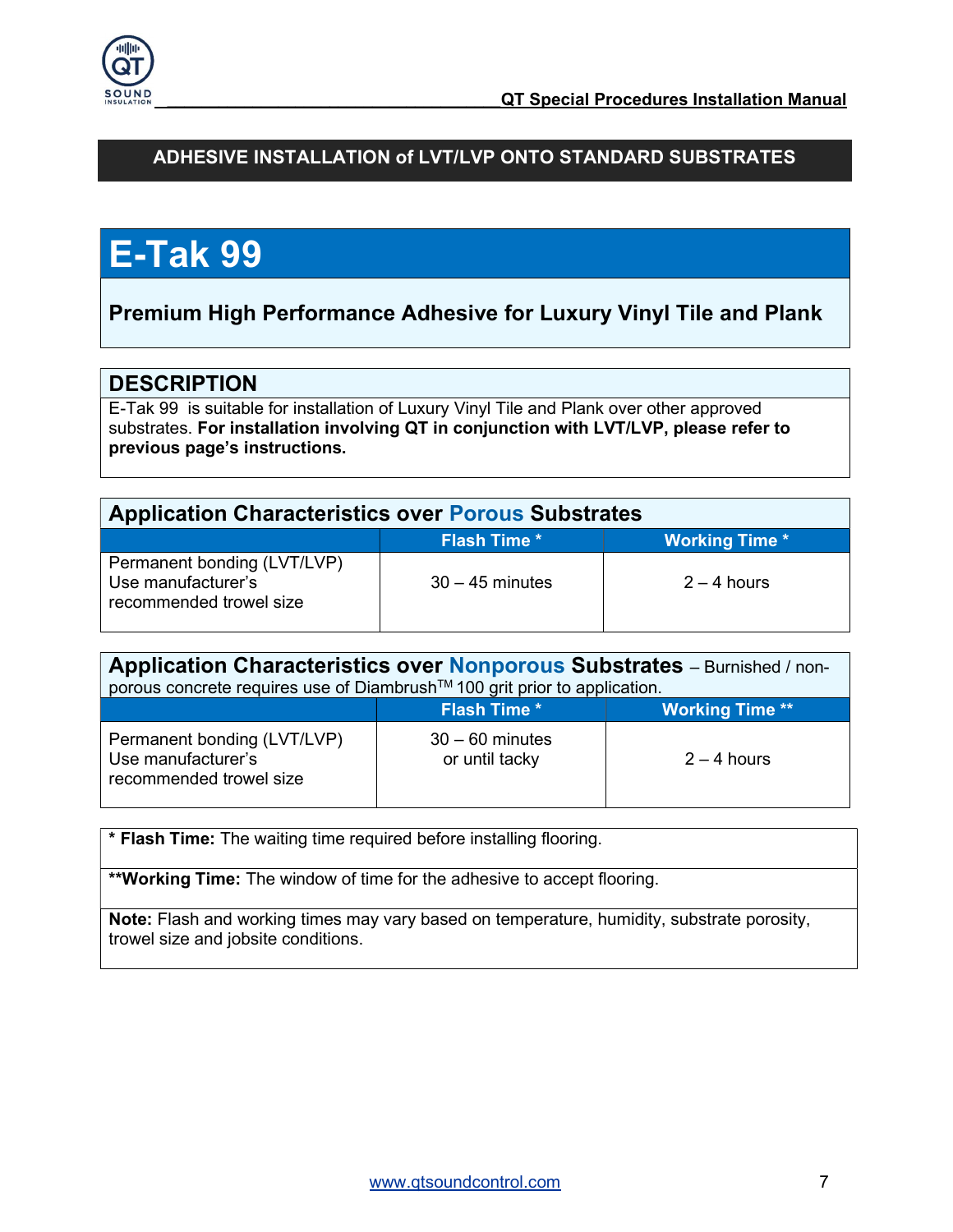

## Limitations

Do not install over substrates containing asbestos

For interior installations only

Do not apply over existing adhesive residue

Use only when substrate temperature is between  $65^{\circ}$ F and  $90^{\circ}$ F (18 $^{\circ}$ C and 32 $^{\circ}$ C) Follow flooring manufacturer's instructions for installation and substrate preparation

| <b>PHYSICAL DATA</b>     |                                                         |
|--------------------------|---------------------------------------------------------|
| <b>Adhesive Type</b>     | <b>Vinyl Acrylic Polymer</b>                            |
| Antimicrobial            | Yes                                                     |
| Color                    | Off-white                                               |
| Consistency              | Creamy                                                  |
| Density                  | 7.5 to 9.2 lbs/gal (.09 to 1.1 kg per mL)               |
| <b>VOC Content</b>       | $<$ 50 g per L                                          |
| <b>Shelf Life</b>        | 2 years when stored at $73^{\circ}$ F (23 $^{\circ}$ C) |
| Flash point              | >212°F (100°C)                                          |
| pH                       | 8 to 10                                                 |
| Maximum RH (ASTM F-2170) | 99%* RH Pressure Sensitive, 95% wet                     |
| Freeze/Thaw              | <b>Protect from freezing</b>                            |
|                          |                                                         |

\*See product TDS Disclaimer for Adhesive with 99% RH Limit